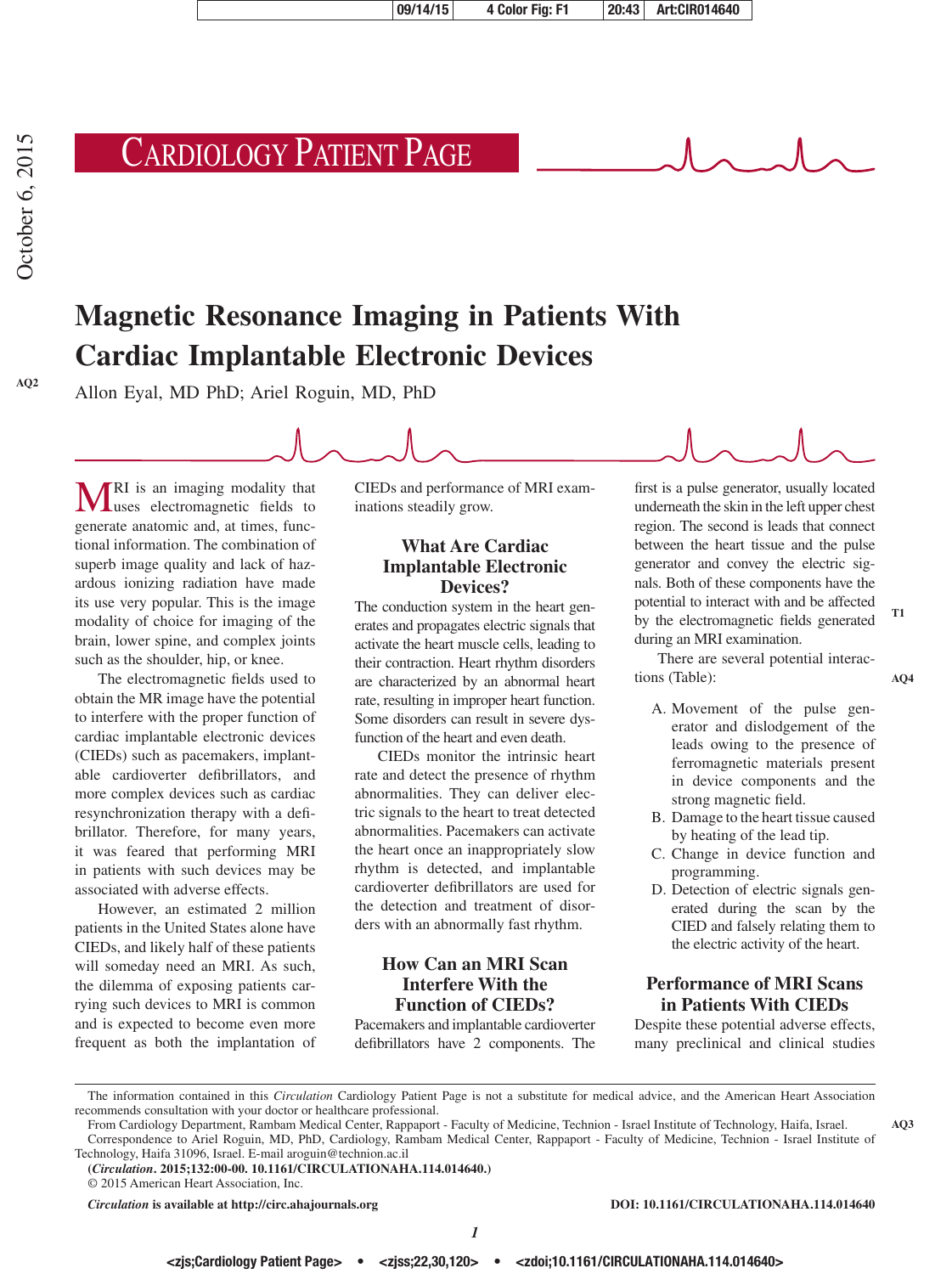

#### **Table. Potential Problems Encountered During an MRI Examination of Patients Harboring a CIED and Suggested Management Options**

| Problem | <b>Problem Description</b>                                          | Suggested Measures to Prevent Problem                                                                                     |
|---------|---------------------------------------------------------------------|---------------------------------------------------------------------------------------------------------------------------|
| A       | Movement of pulse generator or<br>dislodgment of leads              | Perform examination at least 6 weeks after<br>device implantation                                                         |
| B       | Damage to heart tissue caused by lead tip<br>heating                | Theoretical problem – does not exist in clinical<br>practice                                                              |
| C       | Changes in device function or programming<br>during the examination | 1. Device checking before the examination and<br>performance of adequate programming                                      |
|         |                                                                     | 2. Use of an MRI-conditional device                                                                                       |
| D       | Detection of false electric signals by the<br>device                | 1. Adequate programming of the device before<br>the examination                                                           |
|         |                                                                     | 2. Use of an MRI-conditional device                                                                                       |
|         |                                                                     | 3. Continuous monitoring during the examination                                                                           |
| $A-D$   |                                                                     | Perform the examination only if deemed<br>necessary and it provides information that cannot<br>be obtained by other means |

CIED indicates cardiac implantable electronic device.

demonstrate them to be exaggerated and mostly theoretical. Experiments show that there is no tissue damage and, when imaging is performed at least 6 weeks after implantation, there is no device movement.

Several studies had consistently demonstrated that, when patients carrying a CIED are appropriately screened and the device is both checked and adequately programmed beforehand, they may safely undergo MRI scans.<sup>1</sup> Recently, the largest series was presented at the 2014 American Heart Association Scientific Sessions. The MagnaSafe analysis included 1500 patients and proved that MRI, at 1.5 Tesla, can be performed for patients with standard devices at no



**Figure.** An algorithm for the management of patients with a CIED planned to undergo MRI imaging. CIED indicates cardiac implantable electronic device.

significant clinical risk, while adhering to several important safety rules.

The mandatory steps to allow the safe performance of MRI imaging in patients with CIEDs are (Table):

- 1. Only patients for whom MRI is deemed absolutely necessary should undergo an examination. In addition, only patients in whom the device was implanted >6 weeks before should undergo an examination.
- 2. The device must be checked before the scan by a person experienced with device handling. The device settings should be adjusted before the MRI scan, with the exact setting chosen depending on both patient and device characteristics.
- 3. The patient must be continuously monitored during the scan, and both personnel and equipment for cardiac resuscitation should be readily available.
- 4. After the scan, the device should be examined to verify its proper function and to be reprogrammed to its original prescan setting. At least 1 month later, the device should be reexamined to verify that it functions properly.

Because the safety and feasibility of MRI in patients with a CIED have been demonstrated, professional association guidelines have recently changed their definition from absolute to relative contraindication.2–4 Nevertheless, the major MRI vendors still do not allow performance of a scan in a patient with any CIED.

#### **Recent Improvement in MRI-Conditional Devices**

Manufacturers have raced to develop and market CIEDs that can operate safely in the MRI environment. In recent years, several such devices, termed MRI-conditional, have been marketed. These devices were modified to have less ferromagnetic interference and are equipped with special hardware and software designs that allow the safe performance of MRI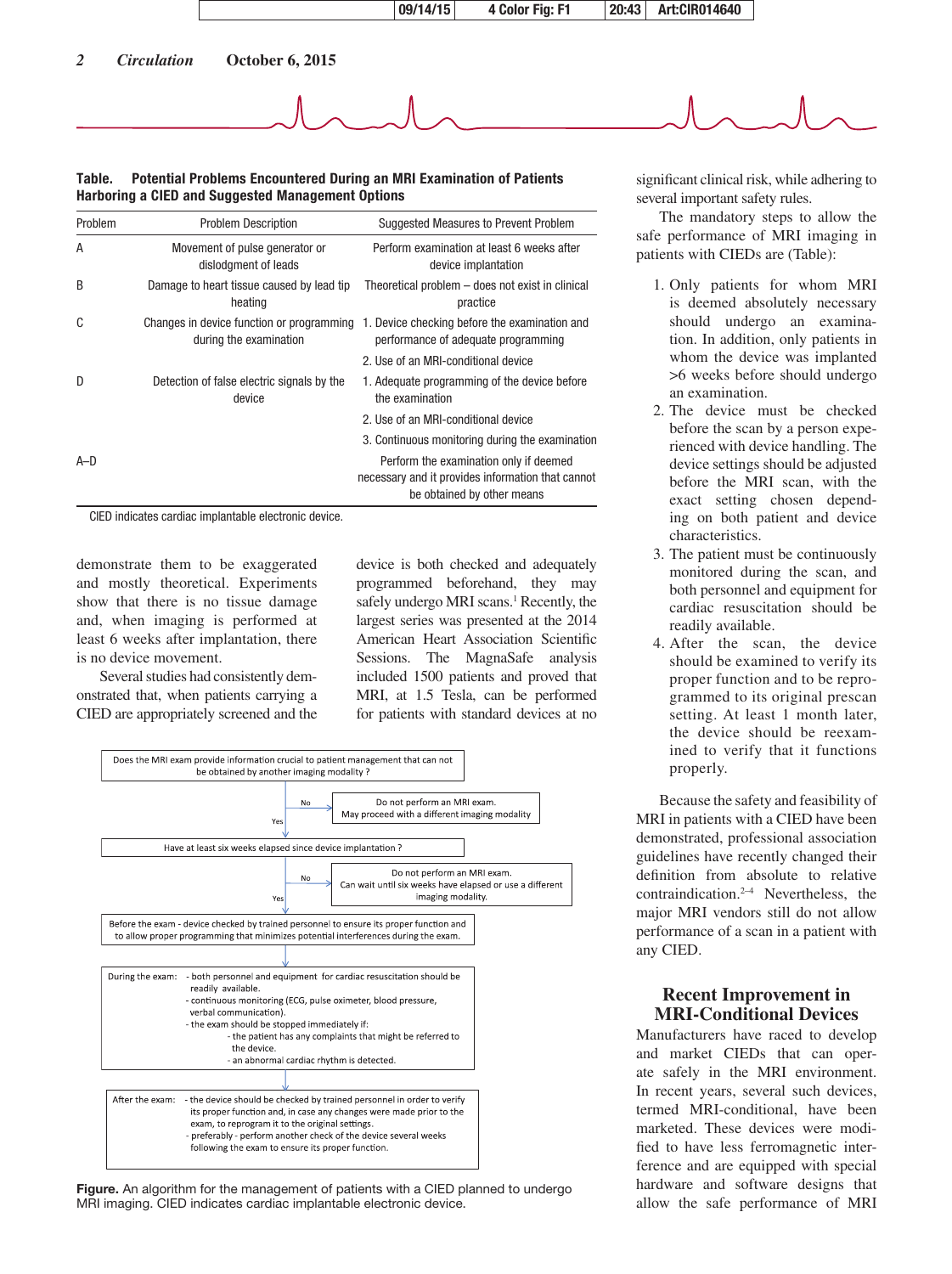

examinations.<sup>5</sup> The use of such devices still necessitates performance of the examination under certain patient and MRI-system conditions.

An MRI-safe device, one that needs no special handling or monitoring before and during an MRI scan, has yet to be developed.

#### **Conclusion**

Because the use of both CIEDs and MRI imaging is increasing, more patients with such devices will need to undergo a MRI examination. Protocols allow patients carrying conventional, non–MRI-conditional, devices to

undergo imaging safely (Figure). Recently, MRI-conditional devices, which maximize safety in the MRI environment, have entered the market. **F1**

Today, under specific conditions, when there is a clinical need, patients with CIEDs can usually undergo MRI.

#### **Disclosures**

None.

#### **References**

- 1. Nazarian S, Hansford R, Roguin A, Goldsher D, Zviman MM, Lardo AC, Caffo BS, Frick KD, Kraut MA, Kamel IR, Calkins H, Berger RD, Bluemke DA, Halperin HR. A prospective evaluation of a protocol for magnetic resonance imaging of patients with implanted cardiac devices. *Ann Intern Med*. 2011;155:415–424. doi: 10.7326/0003-4819- 155-7-201110040-00004.
- 2. Roguin A, Schwitter J, Vahlhaus C, Lombardi M, Brugada J, Vardas P, Auricchio A, Priori S, Sommer T. Magnetic resonance imaging in individuals with cardiovascular implantable electronic devices. *Europace*. 2008;10:336– 346. doi: 10.1093/europace/eun021.

3. Brignole M, Auricchio A, Baron-Esquivias G, Bordachar P, Boriani G, Breithardt Ole-E, Cleland J, Deharo J, Delgado V, Elliott PM, Gorenek B, Israel CW, Leclercq C, Linde C, Mont L, Padeletti L, Sutton R, Vardas PE. 2013 ESC guidelines on cardiac pacing and cardiac resynchronization therapy. *Europace*. 2013;15:1070–1118. doi: 10.1093/europace/ eut206.

**AQ5**

- 4. Verma A, Ha AC, Dennie C, Essebag V, Exner DV, Khan N, Lane C, Leipsic J, Philippon F, Sampaio M, Schieda N, Seifer C, Berthiaume A, Campbell D, Chakraborty S. Canadian Heart Rhythm Society and Canadian Association of Radiologists consensus statement on magnetic resonance imaging with cardiac implantable electronic devices. *Can J Cardiol*. 2014;30:1131–1141. doi: 10.1016/j.cjca.2014.07.010.
- 5. Ahmed FZ, Morris GM, Allen S, Khattar R, Mamas M, Zaidi A. Not all pacemakers are created equal: MRI conditional pacemaker and lead technology. *J Cardiovasc Electrophysiol*. 2013;24:1059–1065. doi: 10.1111/jce.12238.